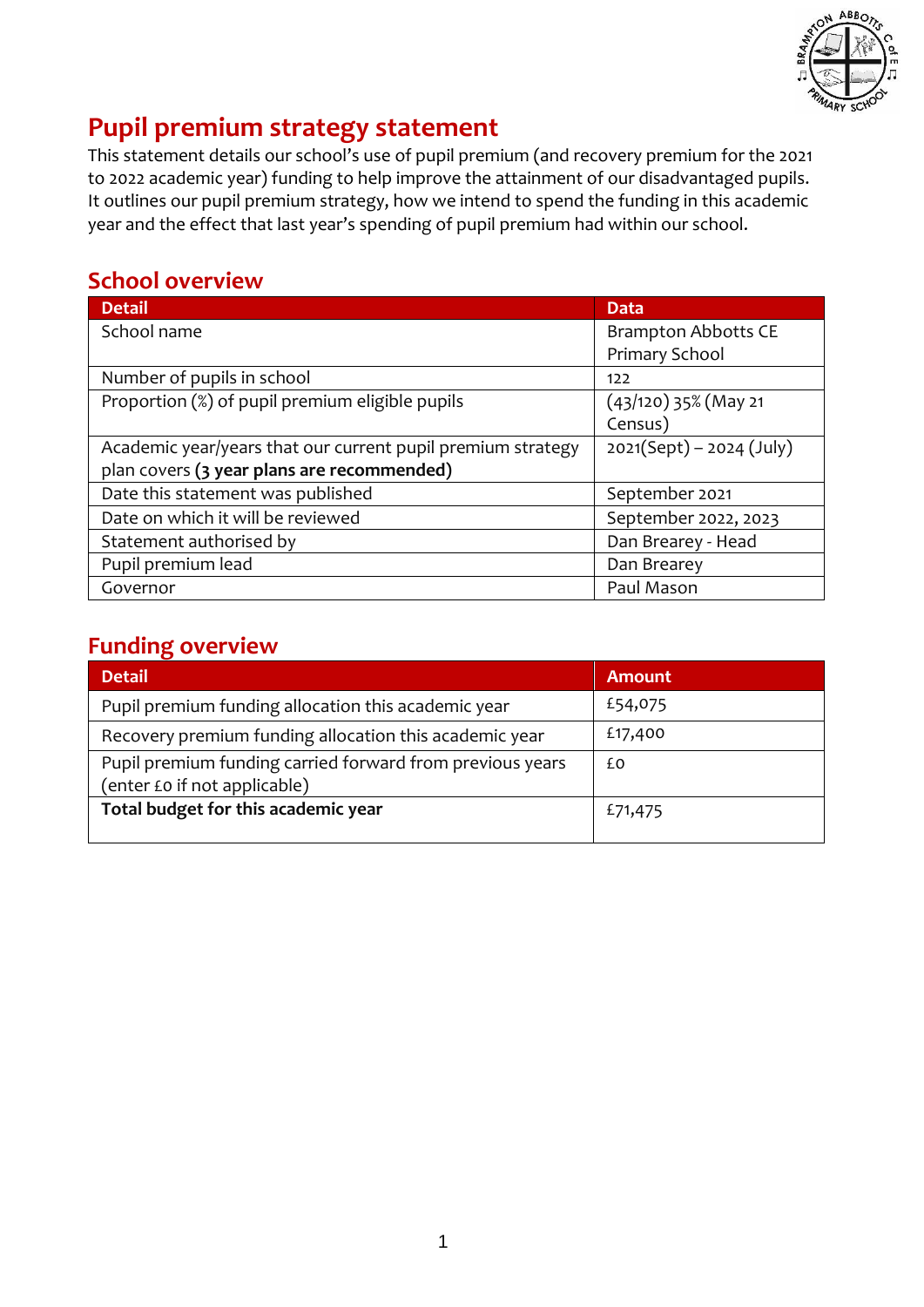

# **Part A: Pupil premium strategy plan**

## **Statement of intent**

At Brampton Abbotts we firmly believe and strive for every child, no matter their background or level of disadvantage, to achieve their potential. To this end, we work hard to ensure that our disadvantaged children achieve at least in line with their peers. Our current plan is multi-faceted across many areas of academic and non-academic elements to ensure the widest possible impact.

# **Challenges**

This details the key challenges to achievement that we have identified among our disadvantaged pupils.

| <b>Challenge</b><br>number | <b>Detail of challenge</b>                                                                                                                                                                  |
|----------------------------|---------------------------------------------------------------------------------------------------------------------------------------------------------------------------------------------|
|                            | Attendance of disadvantaged families                                                                                                                                                        |
| $\mathcal{P}$              | Early reading - disadvantaged children typically enter Reception with lower<br>than average early reading skills<br>Core fluency in oracy, maths and writing<br>$\bullet$                   |
|                            | Social and emotional support for disadvantaged pupils and families (inc mental<br>health)                                                                                                   |
| 4                          | Disadvantaged families tend have more limited experiences beyond their home life<br>and immediate community                                                                                 |
|                            | Children from disadvantaged families are less likely to have well developed<br>'Positive Learning Behaviours' (ie growth mindset, resilience, meta cognition and<br>positive mental health) |
| 6                          | Academic and social Impact of lock-down upon disadvantaged children and their<br>families.                                                                                                  |

## **Intended outcomes**

This explains the outcomes we are aiming for **by the end of our current strategy plan**, and how we will measure whether they have been achieved.

| <b>Intended outcome</b>                         | <b>Success criteria</b>                          |
|-------------------------------------------------|--------------------------------------------------|
| Improve school attendance for target            | Compared to previous academic years, target      |
| disadvantaged families                          | families attendance will improve significantly   |
|                                                 | or to above 95%                                  |
| Disadvantaged pupils maintain at least the      | All disadvantaged children make expected         |
| standard of attainment they achieved at the end | progress from previous summer and from           |
| of the previous year (reading, writing, maths). | previous Key Stage outcomes.                     |
| Those that have fallen behind make accelerated  | Pupils will have regular opportunities to        |
| progress towards catching up.                   | rehearse, practice and consolidate key skills in |
|                                                 | reading, spelling, handwriting and               |
|                                                 | mental/written arithmetic.                       |
| Evidence from both statutory and internal data  | Data from Data snap-shots and EYFSP, Y1          |
| collection that PP children achieve as well as  | Phonics screening (and Y2), Y2 SATs and Y6       |
| non-PP children across the year in all core     | SATs show little difference between PP and       |
| subjects.                                       | non-PP children.                                 |
|                                                 |                                                  |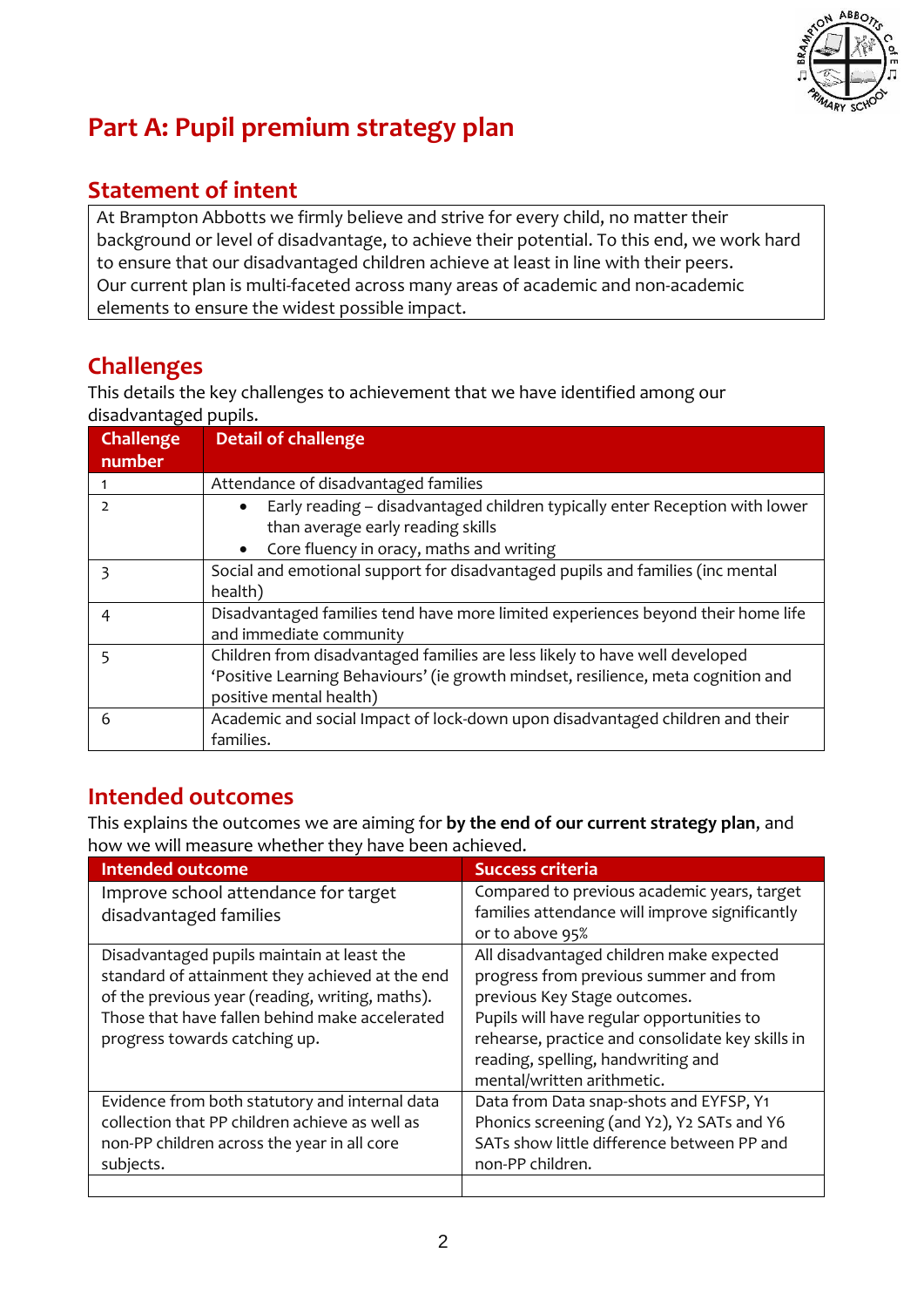

# **Activity in this academic year**

This details how we intend to spend our pupil premium (and recovery premium funding) **this academic year** to address the challenges listed above.

## **Teaching**

Budgeted cost: £52,000

| <b>Activity</b>                                                                                                                                      | <b>Evidence that supports this approach</b>                                                                                                                                                                                                                                                                                                                                                   | Challenge number(s) |
|------------------------------------------------------------------------------------------------------------------------------------------------------|-----------------------------------------------------------------------------------------------------------------------------------------------------------------------------------------------------------------------------------------------------------------------------------------------------------------------------------------------------------------------------------------------|---------------------|
|                                                                                                                                                      |                                                                                                                                                                                                                                                                                                                                                                                               | addressed           |
| Train all staff in<br>developing Positive<br>Learning Behaviours<br>through INSET,<br>workshops, follow-up<br>visits and action<br>research projects | The EEF Toolkit suggests that developing<br>aspects such as meta-cognition, growth<br>mindset and resilience (all aspects of the<br>Positive Learning Behaviours approach)<br>has a positive impact (both academically<br>and socially) upon all ages of primary<br>phase children. EEF toolkit suggests that<br>metacognition and self-regulation have a<br>high impact for a very low cost. | 2, 5, 6             |
| <b>Mastering Number</b><br>training (YR-Y2)                                                                                                          | The EEF Toolkit suggests that a 'mastery<br>approach' to learning in mathematics can<br>improve outcomes for children taught in<br>this way.<br>This is a new approach being spear-<br>headed by the NCETM and the local Salop<br>Maths Hub                                                                                                                                                   | 2, 6                |
| Mastery teaching to<br>individual year groups<br>across Key Stage 2                                                                                  | The EEF Toolkit suggests that a 'mastery<br>approach' to learning in mathematics can<br>improve outcomes for children taught in<br>this way.                                                                                                                                                                                                                                                  | 2, 6                |
| Adoption of SeeSaw<br>Learning Platform across<br>KS2 to support effective<br>learning and feedback                                                  | The EEF Teaching and Learning toolkit<br>suggests that there is moderate to high<br>impact upon learning for low to moderate<br>cost                                                                                                                                                                                                                                                          | 2, 6                |
| Continuing the Talk-4-<br>Writing approach across<br>all year groups                                                                                 | EEF toolkit suggest that oral language<br>interventions and initiatives have a<br>moderate impact for very low cost.                                                                                                                                                                                                                                                                          | 2, 6                |
| Development of reading<br>comprehension<br>strategies across KS2<br>classes                                                                          | EEF toolkit and work conducted by<br>Christopher Such in his book 'The Art &<br>Science of Teaching Primary Reading'                                                                                                                                                                                                                                                                          | 2, 6                |
| Mastery teaching to sole<br>year groups across KS2                                                                                                   | EEF toolkit identifies Mastery learning as<br>having a high impact for very low cost.                                                                                                                                                                                                                                                                                                         | 2, 6                |
| CPD and support for<br>reading fluency and<br>comprehension<br>strategies                                                                            | EEF toolkit identifies this as having very<br>high impact for very low cost                                                                                                                                                                                                                                                                                                                   | 2, 6                |
| Targeted maths support -<br>FunKey Maths                                                                                                             | EEF Toolkit identifies 1-to-1 tuition as<br>having high impact for moderate cost.                                                                                                                                                                                                                                                                                                             | 2, 6                |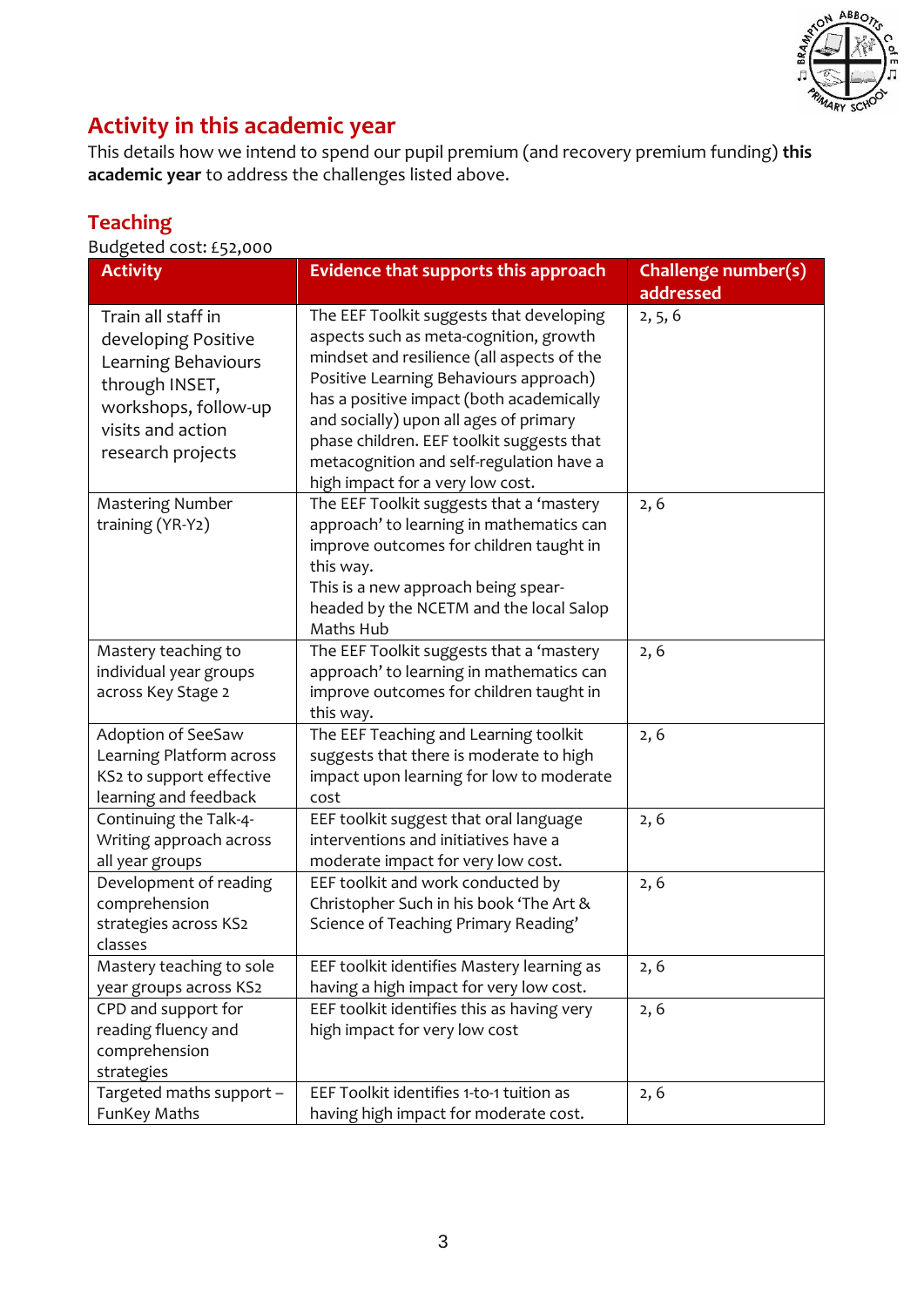

#### **Targeted academic support (for example, tutoring, one-to-one support structured interventions)**

#### Budgeted cost: £14,500

| <b>Activity</b>                 | <b>Evidence that supports this approach</b> | Challenge number(s)<br>addressed |
|---------------------------------|---------------------------------------------|----------------------------------|
| 123 Maths intervention          | EEF Toolkit identifies small group tuition  | 2, 6                             |
|                                 | as having a moderate impact for low cost.   |                                  |
|                                 | It also identifies teaching assistant       |                                  |
|                                 | interventions as having a moderate          |                                  |
|                                 | impact for moderate cost.                   |                                  |
| Rapid Read                      | EEF Toolkit identifies small group tuition  | 2, 6                             |
|                                 | as having a moderate impact for low cost.   |                                  |
|                                 | It also identifies teaching assistant       |                                  |
|                                 | interventions as having a moderate          |                                  |
|                                 | impact for moderate cost.                   |                                  |
| <b>Teacher and Teaching</b>     | EEF Toolkit identifies small group tuition  | 2, 6                             |
| Assistant catch-up              | as having a moderate impact for low cost.   |                                  |
| sessions                        | It also identifies teaching assistant       |                                  |
|                                 | interventions as having a moderate          |                                  |
|                                 | impact for moderate cost.                   |                                  |
| <b>Additional Teaching</b>      | EEF Toolkit identifies 1-to-1 tuition as    | 2, 6                             |
| Assistant hours to              | having high impact for moderate cost. It    |                                  |
| support targeted areas          | also identifies teaching assistant          |                                  |
| of core subjects both in        | interventions as having a moderate          |                                  |
| and out of core lessons         | impact for moderate cost.                   |                                  |
| <b>Phonics Booster sessions</b> | EEF Toolkit identifies 1-to-1 tuition as    | 2, 6                             |
| across EYFS and KS1             | having high impact for moderate cost. It    |                                  |
|                                 | also identifies teaching assistant          |                                  |
|                                 | interventions as having a moderate          |                                  |
|                                 | impact for moderate cost.                   |                                  |

#### **Wider strategies (for example, related to attendance, behaviour, wellbeing)** Budgeted cost: £5,000

| <b>Activity</b>                                                                   | Evidence that supports this approach                                                                                                                                                                            | Challenge number(s)<br>addressed |
|-----------------------------------------------------------------------------------|-----------------------------------------------------------------------------------------------------------------------------------------------------------------------------------------------------------------|----------------------------------|
| Attendance support<br>programme for target<br>families                            | There is a direct link between school<br>attendance and academic outcomes. If we<br>can increase the attendance then there is<br>a much greater chance of success for<br>disadvantaged children.                | 1, 6                             |
| Financial support for<br>uniform and cost of<br>living                            | Although there is little evidence to<br>support the impact of this low cost<br>initiative, many disadvantaged families<br>are unable to provide even a basic level of<br>uniform for an average week at school. | 2, 3, 6                          |
| Financial support for<br>extra-curricular activities<br>and pursuits (inc, clubs, | EEF toolkit supports many of the<br>elements of engagement that this funding<br>underpins.                                                                                                                      | 2, 3, 6                          |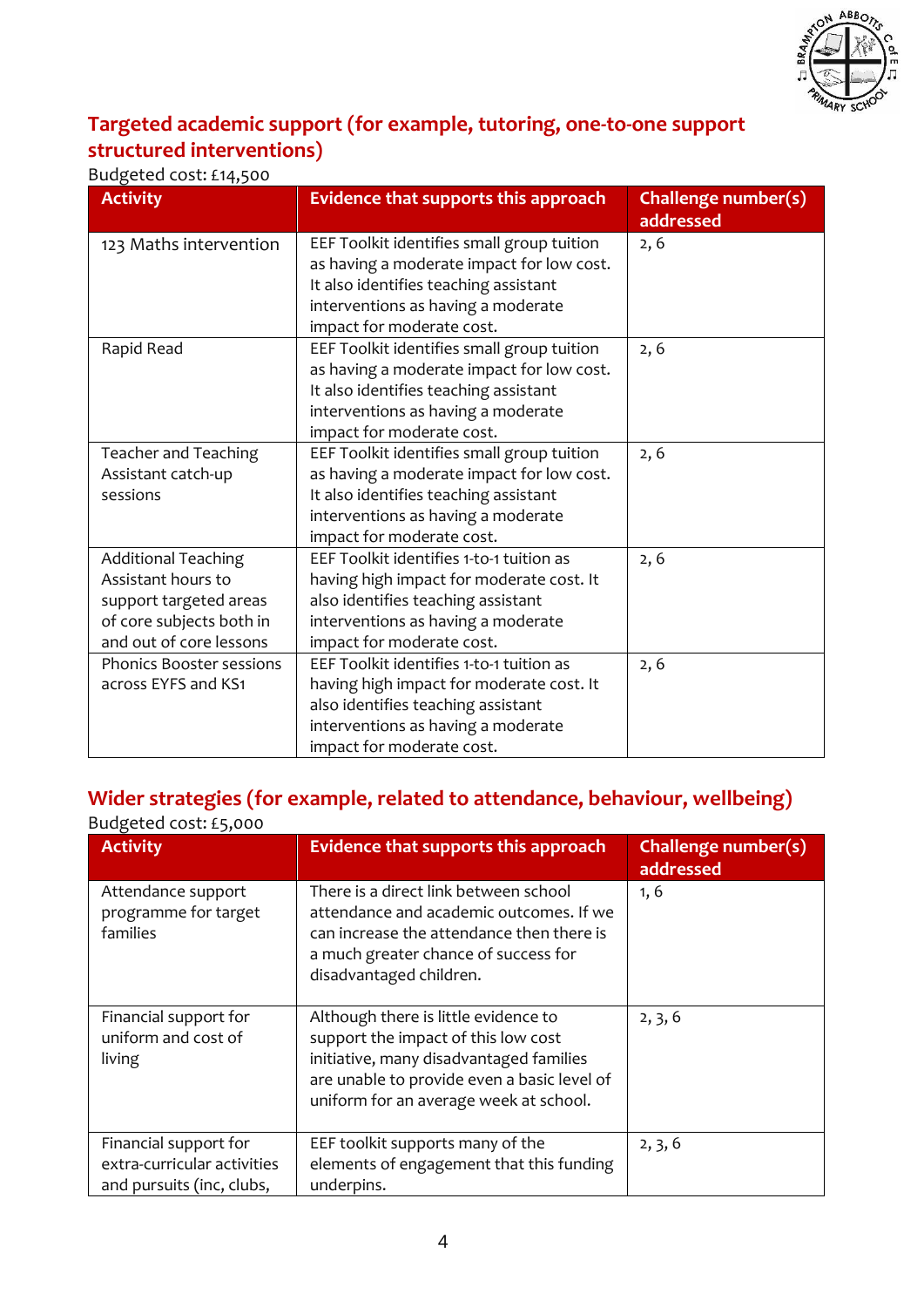

| music tuition, hire of<br>equipment etc)                                                                                                            |                                                                                                                                                                                        |         |
|-----------------------------------------------------------------------------------------------------------------------------------------------------|----------------------------------------------------------------------------------------------------------------------------------------------------------------------------------------|---------|
| Graduated response<br>model to the support of<br>wellbeing and mental<br>health                                                                     | Although EEF evidence is unclear on this<br>element, it is clear that this is an element<br>of support that is needed for both<br>children, staff and parents across the<br>community. | 3, 6    |
| Additional time and<br>support for Early Help<br>for disadvantaged<br>families                                                                      | EEF toolkit identifies parental<br>engagement as having a moderate<br>impact.                                                                                                          | 3, 6    |
| Train 1-2 TAs to support<br>Forest School initiatives<br>across the year groups as<br>a wellbeing and positive<br>learning behaviours<br>initiative | EEF Toolkit identifies: Behaviour<br>interventions, self-regulation, social and<br>emotional learning as having positive<br>impact upon learning.                                      | 2, 3, 6 |

# **Total budgeted cost: £71,500**